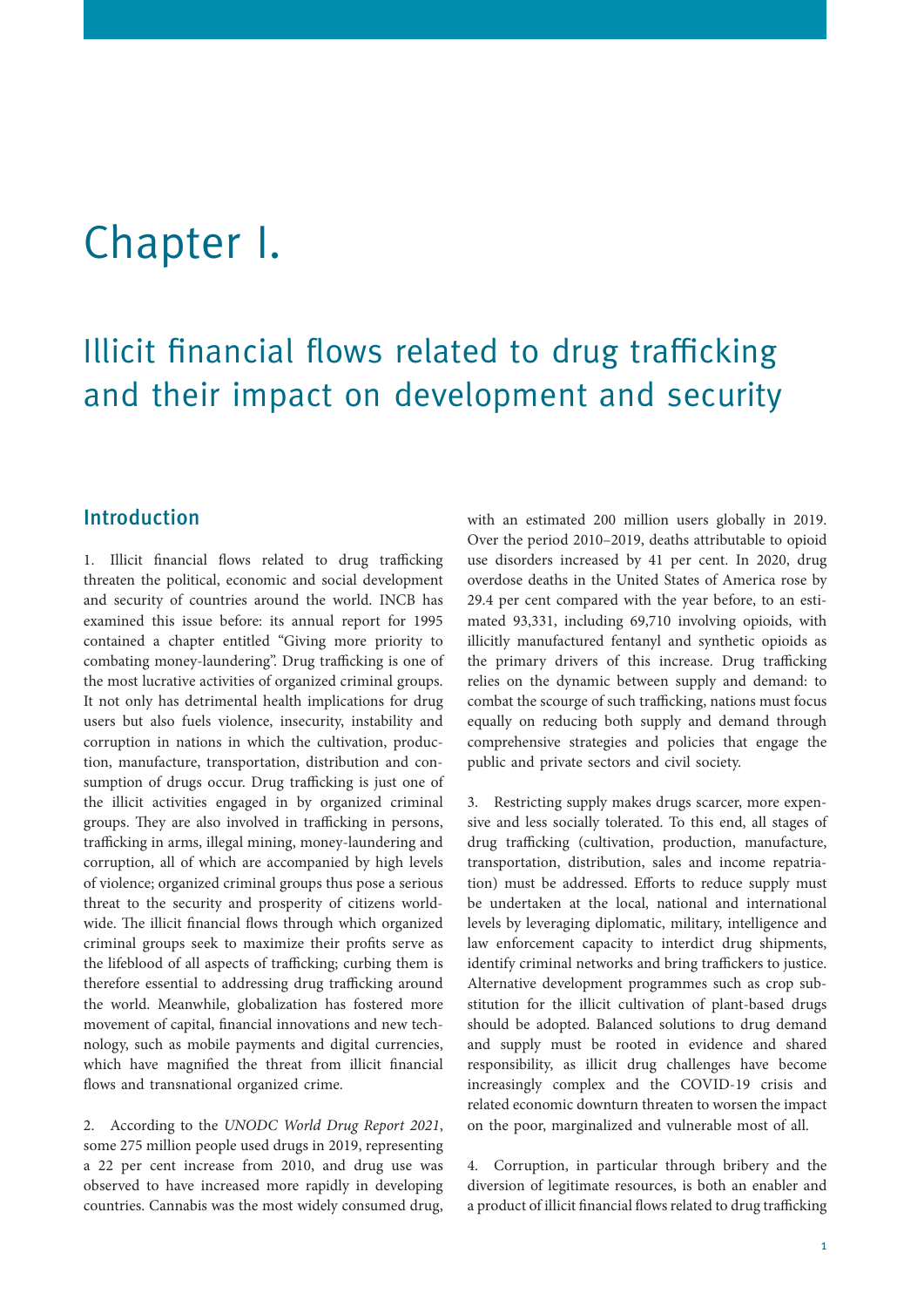and the broader illicit economy. Organized criminal groups capitalize on corruption to promote and achieve their agendas. Corruption is a crime in and of itself but it also erodes trust, weakens governance, encumbers economic development and further worsens inequality, poverty, social division and the environmental crisis. As a result, corruption and illicit financial flows must be identified and thwarted around the world.

#### Defining illicit financial flows and money-laundering

5. Illicit financial flows are a critical enabler of drug trafficking from which organized criminal groups derive wealth and power. Illicit financial flows are defined as money illegally earned, transferred or used that crosses international borders and exhibits the following characteristics: *(a)* the acts themselves are illegal (e.g. corruption, tax evasion); *(b)* the funds result from illegal acts (e.g. trafficking in drugs, persons, minerals or wildlife); and/or *(c)* the funds are used for illegal purposes (e.g. financing of organized crime or terrorism). The concept of illicit financial flows has evolved in the international development community as a construct to unite a variety of complex issues. While initially associated with capital flight in the 1990s, illicit financial flows now encompass activities that divert public funds and tax revenues from poverty-reducing programmes and infrastructure in developing countries; accordingly, they are receiving growing attention as a key development challenge.<sup>1</sup>

6. Money-laundering, which is the process of disguising the proceeds of crime and integrating them into the legitimate financial system, enables illicit financial flows. According to the relevant provisions of the United Nations Convention against Illicit Traffic in Narcotic Drugs and Psychotropic Substances of 1988 and the United Nations Convention against Transnational Organized Crime, money-laundering may encompass three distinct acts: (a) conversion or transfer, knowing that such property is the proceeds of crime; *(b)* concealment or disguise of the true nature, source, location, disposition, movement or ownership of or rights with respect to property, knowing that such property is the proceeds of crime; and *(c)* acquisition, possession or use of property, knowing, at the time of the receipt, that such property is the proceeds of crime. Money-laundering involves three stages: *(a)* placement (the initial entry of illicit money into the financial system); *(b)* layering (the process of separating the funds from their source, often using anonymous shell companies); and *(c)* integration (the money is returned to the criminal from a legitimatelooking source, such as real estate).

7. Illicit financial flows came under greater scrutiny with the disclosures of the Panama Papers in 2016, the Paradise Papers in 2017, the FinCEN Files in 2020 and the Pandora Papers in 2021. Those papers revealed how illicit gains were distorting and undermining the international financial system and diverting funds away from development. Illicit financial flows, whether from tax evasion or criminal activities, result in a loss of resources that are often desperately needed to fund public initiatives and critical investments. Collectively, for developing countries, this often represents hundreds of millions of dollars in lost or foregone tax revenues that could have otherwise been collected and used for promoting sustainable economic growth, creating jobs, reducing inequality and poverty and addressing climate change. Following the publication of the Pandora Papers, which revealed information regarding the offshore mechanisms used by politicians, high-ranking officials and more than 130 billionaires from 45 countries to shield their assets, increasing corporate transparency is being acknowledged as a requisite for improving financial integrity. Opaque corporate structures are a significant obstacle to investigating and prosecuting crime and corporate transparency provides a mechanism for exposing illicit financial flows. A number of jurisdictions are still perceived as tax havens; however, forthcoming regulatory changes at the national level, as discussed later in the chapter, should contribute to addressing the anonymity that facilitates illicit financial flows.<sup>2</sup>

8. Billions of dollars are estimated to be leaving developing countries illicitly every year; this drain of public funds undermines the efforts of countries to mobilize more domestic resources in order to meet the internationally agreed Sustainable Development Goals by the target date of 2030.

9. In the 2030 Agenda for Sustainable Development, the reduction of illicit financial flows was identified as a priority area to build peaceful societies around the world. Target 16.4 of the Sustainable Development Goals is to significantly reduce illicit financial and arms flows, strengthen the recovery and return of stolen assets and combat all forms of organized crime. UNODC and UNCTAD are co-custodians of indicator 16.4.1, on the

<sup>&</sup>lt;sup>1</sup>World Bank, "Illicit financial flows (IFFs)", 7 July 2017; and International Monetary Fund, Factsheet, "The IMF and the fight against illicit and tax avoidance related financial flows", 8 March 2021.

<sup>2</sup>Elizabeth G. Silver and Catherine A. Johnson, "Anti-corruption hot topic: corporate transparency emerges as cornerstone of financial integrity regulatory reforms", Vedder Price, 28 October 2021.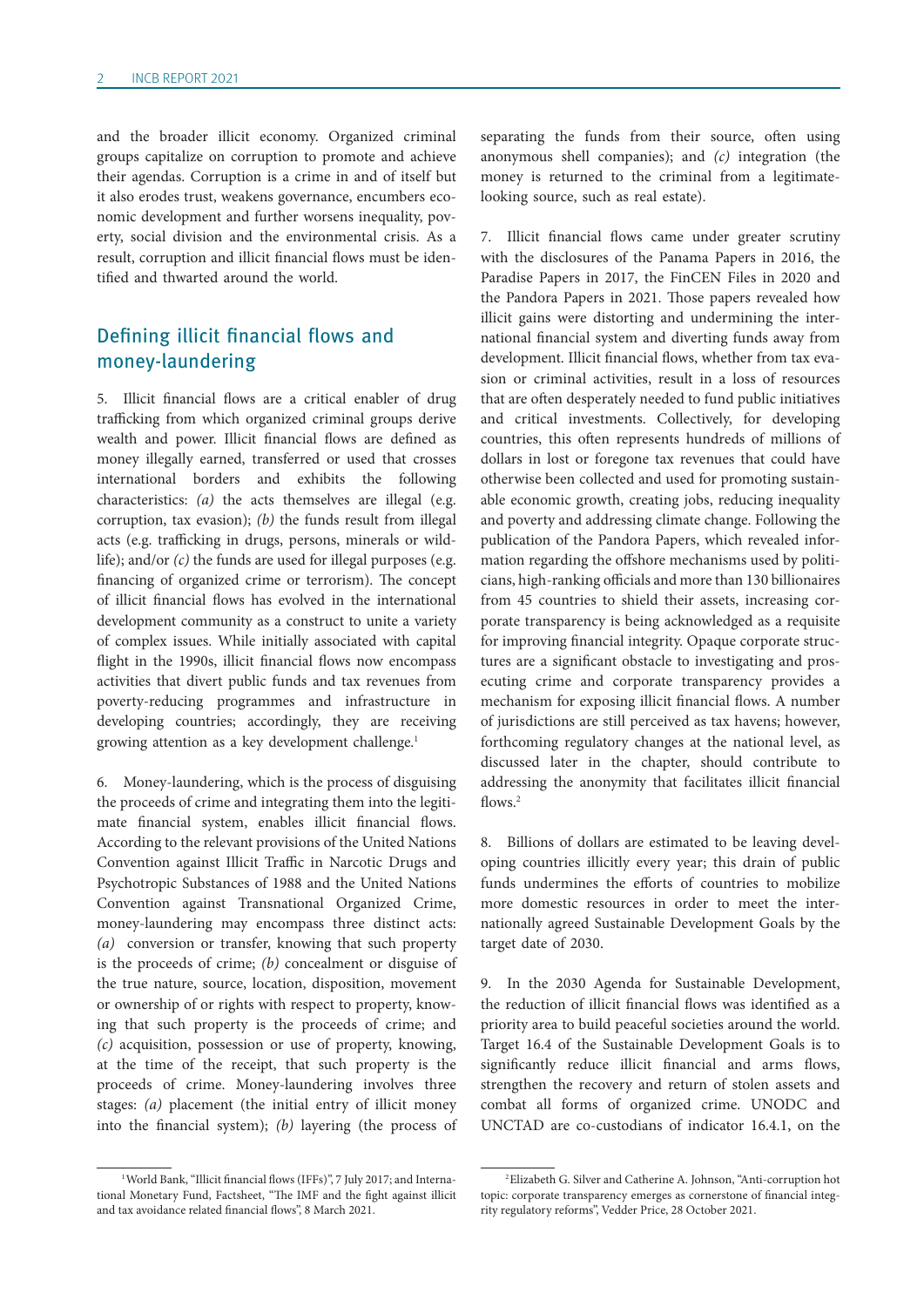total value of inward and outward illicit financial flows, and are charged with developing a measurement framework that guides countries in quantifying that indicator.

10. Under the measurement framework, the monetary measure of illicit financial flows would include international transfers of illicitly earned capital, (originally) legal capital transferred internationally for illicit purposes and (originally) legal capital transferred illicitly. Illicit financial flows are divided into the following two categories: *(a)* income generation, which includes illicit financial flows connected to illicit markets and their functioning and to the transnational supply and demand of illicit goods and services; and *(b)* income management, which involves illicit financial flows to manage income generated from illicit activities and is linked to the consumption and investment patterns of illicit actors.

11. Illicit financial flows originate mainly in the four following areas:

*(a)* Illicit tax and commercial practices (aggressive tax avoidance, illegal tax and commercial practices);

*(b)* Illegal markets (trafficking in drugs, arms or wildlife, illegal mining, smuggling of migrants, smuggling of goods);

*(c)* Corruption (bribery, embezzlement, abuse of functions, trading in influence, illicit enrichment);

*(d)* Crime (kidnapping, slavery and exploitation, trafficking in persons, sexual exploitation, extortion, robbery, burglary, theft, financing of terrorism).

#### Illicit financial flows and moneylaundering mechanisms

12. For organized criminal groups, income generation is a key objective: financing serves as the oxygen for criminal networks and they derive power from their wealth and use it to corrupt and co-opt rivals, facilitators and/or government and security officials. Financing is indispensable to support and sustain the command and control, personnel, arms, communications, logistics and operations of organized criminal groups. For this reason, following the money trail and disrupting illicit financial flows can disable these groups.

13. Illicit financial flows rely on various moneylaundering mechanisms to move and hide money, as highlighted in boxes 1, 2, 3 and 4 below. Through such mechanisms, criminals try to disguise the proceeds,

sources or nature of their illicit activities. Mechanisms used for money-laundering include the banking system, cash couriers, bulk cash smuggling, money-service providers, alternative remittance systems (e.g. hawala), stores of value, trade-based money-laundering, mobile or Internet payments, cryptocurrencies, non-profit organizations, real estate and front companies.<sup>3</sup>

#### Box 1. FinCEN Files

Traditional banks continue to be favoured mechanisms for laundering money. For example, in 2012, HSBC admitted to laundering \$881 million of drug proceeds for the Mexican Sinaloa cartel between Mexico and the United States of America. Prosecutors declined to seek an indictment of the bank, but instead allowed HSBC to pay a \$1.92 billion settlement and be subject to five years of probation, during which its efforts to prevent money-laundering would be monitored by a court-appointed watchdog. Following this disclosure, a 16-month investigation by the International Consortium of Investigative Journalists, BuzzFeed News and 108 other media partners resulted in the release of the FinCEN Files. These files, which explored the activities of mainstream financial institutions, showed that, despite purported compliance and anti-money-laundering regimes charged with safeguarding financial systems, banks continued to provide services to alleged criminals, Ponzi schemers, shell companies tied to looted government funds and financial go-betweens for drug traffickers. This highlights the continuing problem of the largest financial institutions being complicit in the movement and laundering of illicit financial flows.

14. Almost 60 per cent of criminal networks active in the European Union are reportedly engaged in corruption and nearly 40 per cent are active in drug trafficking, as the production of and trafficking in drugs remain the largest criminal business in the European Union. Criminals make and launder billions of euros annually, and the scale and complexity of money-laundering activities in the European Union have previously been underestimated. Professional money-launderers have established a parallel underground financial system and use any means to infiltrate and undermine Europe's economies and societies. More than 80 per cent of the criminal networks active in the European Union use legal business structures for their criminal activities. Moreover, almost all criminal activities now feature a cyber component, and many crimes have fully migrated online. Criminals exploit encrypted communications to network among each other and use social media and instant messaging services to reach a larger audience to advertise illegal goods.<sup>4</sup>

<sup>&</sup>lt;sup>3</sup>Celina B. Realuyo, "Leveraging financial intelligence to counter transnational threat networks in the Americas", Diálogo Digital Military Magazine, 3 April 2019.

<sup>4</sup>Europol, *Serious and Organised Crime Threat Assessment 2021: A Corrupting Influence–The Infiltration and Undermining of Europe's Economy and Society by Organised Crime* (Luxembourg, Publications Office of the European Union, 2021).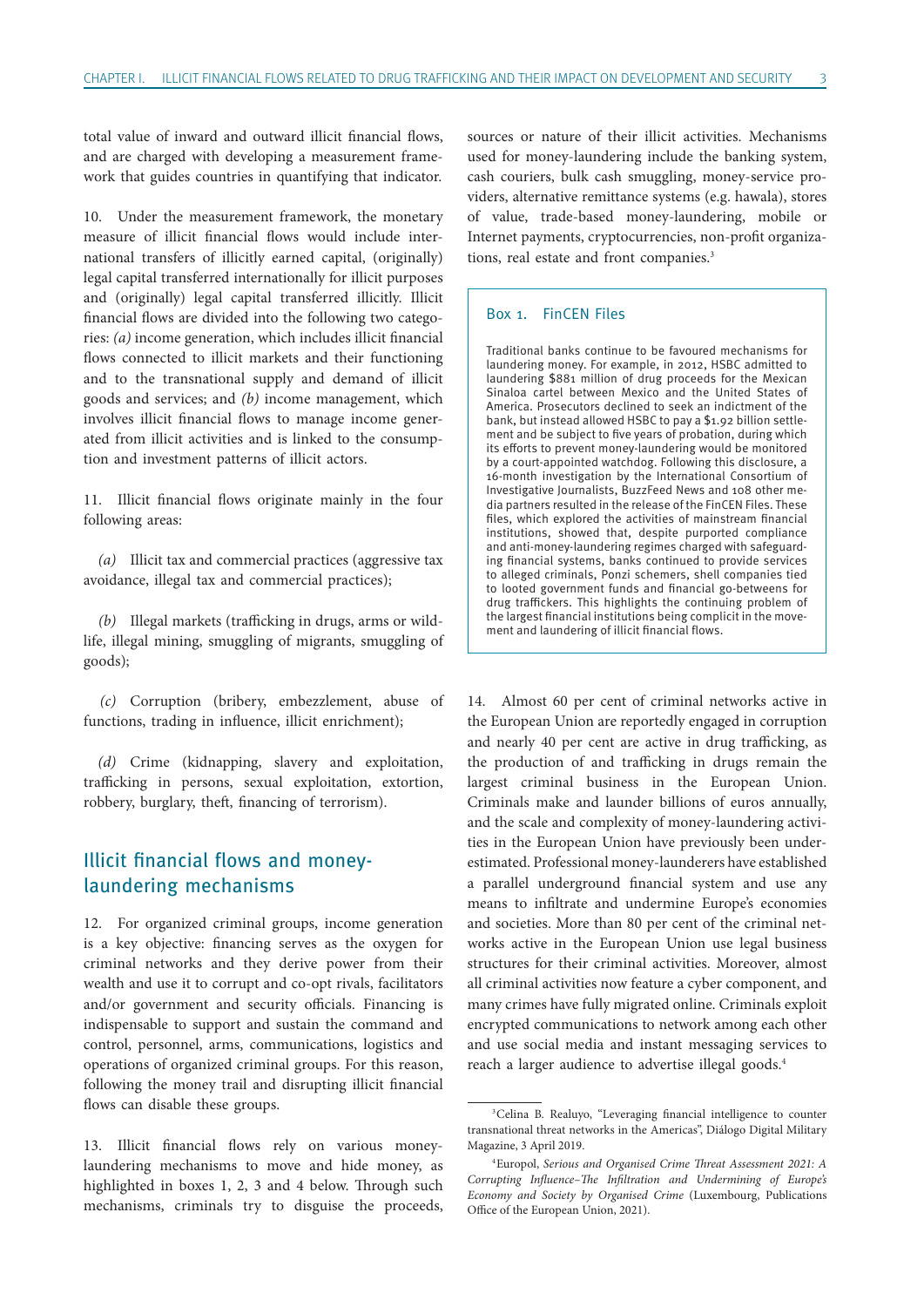#### Box 2. "Straw men"

The Mexican cartels are among the richest and most powerful organized criminal groups in the world. They engage in trafficking in drugs and smuggling of migrants and resort to different methods to move and launder their money. While they continue to practise cross-border bulk cash smuggling, the cartels have also turned to shell companies to launder millions of dollars through an intricate scheme that involves national and international financial transactions.

Criminals use "straw men" to create entities, including real estate companies, jewellery stores and consulting services, as part of a money-laundering network that also involves homemakers, students and bank employees.

In 2014, the Mexican Financial Intelligence Unit found four companies that had sent and received resources to hide the origin and destination of those resources. All of the companies had made transactions that did not match their tax returns. The four companies had been created on the same day in 2012 and had the same address and the same legal representative, who turned out to be a "straw man".

After launching an investigation into a more complex moneylaundering scheme, the Unit found that the four shell companies had received and transferred 3,523.2 million Mexican pesos in less than two years. Those companies were linked to another three companies that were being investigated for working for the Sinaloa Cartel.<sup>a</sup>

<sup>a</sup> Zorayda Gallegos, "Mexican drug cartels used these shell companies to launder money", El Universal (Mexico City), 6 June 2020.

15. Illicit networks, including criminal and terrorist groups, use a type of informal banking or alternative remittance system, known as hawala, to move their assets because of the system's non-transparent and liquid nature. Hawala is a centuries-old broker system based on trust. It is used throughout South Asia and the Arab world and also in parts of Africa, Europe and the Americas. It is used by many different cultures, but under different names: "hawala" is often used as a catch-all term for such systems in discussions of financing of terrorism and moneylaundering. Hawala allows customers and brokers (known as hawaladars) to transfer money or value without physically moving it, often in areas of the world where banks and other formal institutions have little or no presence or to countries with weak financial regulations. Hawaladars arrange for the transfer and receipt of funds or items of equivalent value and settle the transactions by means of trade, cash and net settlement over a long period of time. Three major types of hawaladars and other similar service providers that operate across the globe are categorized as follows: *(a)* traditional (legitimate) hawaladars and other similar service providers; *(b)* hybrid traditional (sometimes unwittingly complicit) hawaladars; and *(c)* criminal (complicit) hawaladars.<sup>5</sup> It has been reported that the perpetrators of the Mumbai terrorist attack of November 2008 relied on hawala transactions to fund their operations.<sup>6</sup> In Afghanistan, the spread of the opiate drug trade has been facilitated by the traditional hawala system. Its informality has been key to the deepening and widening of the country's informal economy and the laundering of drug money, to the extent that, at certain times of year in certain districts, 100 per cent of hawala liquidity is drugrelated. From the early 2000s, drug money was finding its way into the legitimate economy by boosting aggregate demand for non-durable and durable consumer goods, real estate and building construction.7

16. Cyberspace and cryptocurrencies are emerging as a new frontier for organized criminal groups battling for control of the vast criminal markets for drugs, arms, sex and persons. To track the use of bitcoin and other cryptocurrencies designed to anonymize users, the Government of Mexico instituted a new law in 2018 that requires all registered cryptocurrency trading platforms to report transfers above 56,000 Mexican pesos (\$2,830). The use of bitcoin to launder money is increasing, in particular among drug gangs such as the Jalisco New Generation Cartel and the Sinaloa Cartel, according to authorities in Mexico and the United States. Mexican cartels are believed to launder an estimated \$25 billion a year in Mexico alone. To remain under the threshold for banking transactions that raise red flags, which is \$7,500, criminals typically split their illicit cash into small amounts and deposit them into various bank accounts, a technique known as "smurfing". They then use those accounts to buy a series of small amounts of bitcoin online, obscuring the origin of the money and allowing them to pay associates elsewhere in the world. According to the Drug Enforcement Administration of the United States, both Mexican and Colombian organized criminal groups are increasing their use of virtual currency because of the anonymity and speed of transactions.8

17. Free trade zones and gaming enterprises continue to be used in trade-based money-laundering to launder illicit funds. Trade-based systems act as a parallel method of transferring money and value around the world. As systems such as hawala and the black market peso exchange and the use of commodities such as gold and diamonds are not covered by many financial reporting

<sup>5</sup>Financial Action Task Force, *The Role of Hawala and Other Similar Service Providers in Money Laundering and Terrorist Financing* (Paris, 2013).

<sup>6</sup>Animesh Roul, "Lashkar-e-Taiba's financial network targets India from the Gulf States", Terrorism Monitor, vol. 7, No. 19 (July 2009).

<sup>7</sup>Christopher Ward and William Byrd, *Afghanistan's Opium Drug Economy*, South Asia Poverty Reduction and Economic Management Working Paper Series, No. SASPR-5 (Washington, D.C., World Bank, 2004).

<sup>8</sup>Diego Oré, "Latin American crime cartels turn to cryptocurrencies for money laundering", Reuters, 8 December 2020.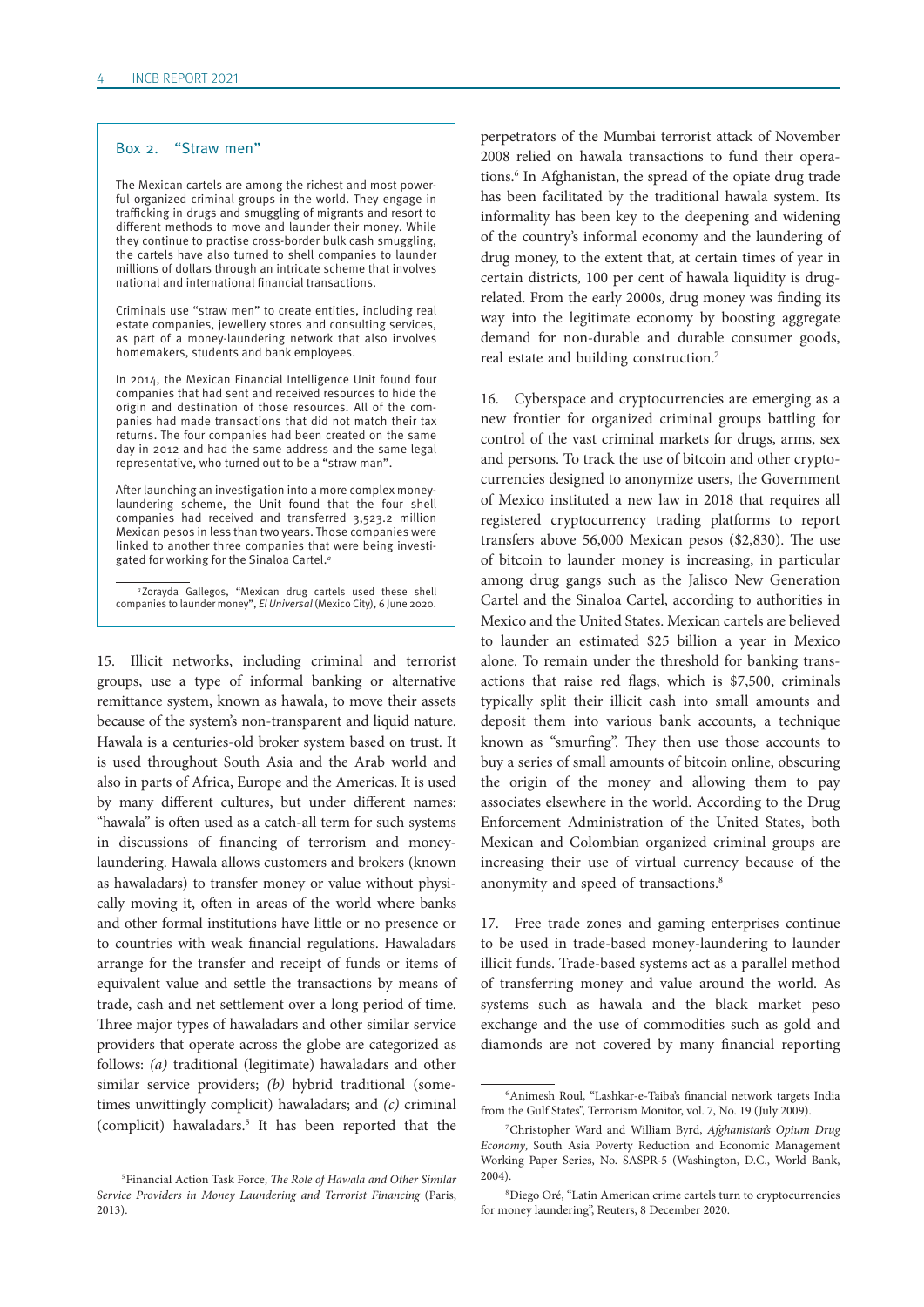requirements, they pose tremendous challenges for law enforcement entities. These systems are often based simply on the alteration of shipping documents or invoices, and thus frequently go undetected unless law enforcement entities in different jurisdictions work together to share information and compare documentation. The United Arab Emirates now requires hawaladars and informal money-transfer service providers to formally register with its central bank. The growing network of trade transparency units, which work to combat this method of money-laundering, has revealed the extent of transnational trade-based money-laundering through the monitoring of import and export documentation. These units focus on detecting anomalies in trade data – such as deliberate overinvoicing and underinvoicing – that can be a powerful indicator of trade-based money-laundering.

#### Box 3. The Vancouver model

Casinos and real estate are used for money-laundering. One method involving them is known as the Vancouver model. The process begins in China, where currency controls prevent citizens from taking more than \$50,000 out of the country.

To avoid that restriction, wealthy Chinese citizens enter into arrangements with domestic criminal syndicates with links to Vancouver, British Columbia, Canada. The citizens transfer money to criminal-controlled bank accounts in China before travelling to Vancouver, where the criminals' associates provide them with their funds in Canadian dollars. Those dollars may be profits from the sale of precursor chemicals or fentanyl.

The money is then laundered through casino gambling. The Chinese citizens visit casinos in Vancouver, exchange their money for casino chips and make a series of low-value bets before exchanging the chips back into Canadian dollars, now "clean" of their illegitimate criminal origin. The proceeds are invested either back into the acquisition of fentanyl supplies by the criminal gangs or into real estate in British Columbia by the Chinese citizens themselves, who are able to avoid the scrutiny of Chinese regulators and Chinese taxes by doing so.

The influx of foreign citizens buying property in Vancouver with laundered money has had an impact on the city, causing housing prices to rise to levels unaffordable for most local residents. $a,b$ 

18. Illicit financial flows derived from drug trafficking not only finance crime but also support terrorism. Terrorist groups are increasingly reliant on crime to fund their organizations; this is referred to as the convergence of terrorism and crime. Drug trafficking is a highly lucrative activity generating billions of dollars in profit that

terrorist organizations can easily tap into. The ties between international terrorist organizations and drug trafficking vary greatly from organization to organization. In Colombia, FARC-EP sustained itself through cocaine trafficking for decades. The objective of the group was to overthrow the established order in Colombia and replace it with a socialist dictatorship. In its attempts to destabilize the Government of Colombia, FARC-EP carried out bombings, extortions, selective assassinations, kidnappings and armed confrontations with Colombian police and military forces. However, drug trafficking profits were its principal source of funding.<sup>9</sup>

19. Historically, Afghanistan has been a major source of heroin globally. UNODC has indicated that at least 85 per cent of the world's heroin is sourced from Afghanistan. The Taliban's association with the opium economy also indicates a correlation between drug trafficking and terrorism. Between 2000 and 2015, when the Taliban were profiting from drug trafficking and assuming greater control over the regions in Afghanistan where opium poppy was cultivated, they were also responsible for 73 per cent of all terrorism-related deaths in Afghanistan and approximately 13 per cent of all terrorism-related deaths worldwide.<sup>10</sup> As the Taliban sought to expand and consolidate control over the illicit production and manufacture of and trafficking in drugs, the relative costs of heroin and methamphetamine made the latter an attractive diversification, methamphetamine being even more profitable than heroin. The Taliban are said to have earned about \$3 billion annually trafficking opium and heroin. The evolving methamphetamine markets could make drug trafficking in Afghanistan even more lucrative.

## Global estimates of the scale and nature of illicit financial flows

20. Measuring the size and scale of illicit financial flows related to drug trafficking is a formidable challenge, since estimates of illicit financial flows from drug trafficking are extrapolated from data on crop cultivation, precursor chemical purchases, the potential for illegal drug production, drug seizures by law enforcement entities, wholesale and retail sales estimates and consumption rates, among others. It is difficult to accurately measure inbound and outbound illicit financial flows in relation to a specific country.

<sup>&</sup>lt;sup>a</sup>Comply Advantage, "Money laundering: the Vancouver model", 7 January 2020; and Sam Cooper, "How Chinese gangs are laundering drug money through Vancouver real estate", Global News, 19 April 2018.

<sup>b</sup> Peter M. German, Turning the Tide: An Independent Review of Money Laundering in B.C. Real Estate, Luxury Vehicle Sales and Horse Racing, Dirty Money Report, part 2 (March 2019).

<sup>9</sup> Steven C. McCraw, Assistant Director, Office of Intelligence, Federal Bureau of Investigation, testimony before the Senate Judiciary Committee, Washington, D.C., 20 May 2003.

<sup>10</sup>UNODC, Education for Justice University Module Series, Organized crime/counter-terrorism, Module 16: Linkages between organized crime and terrorism, "Terrorism and drug trafficking: key facts".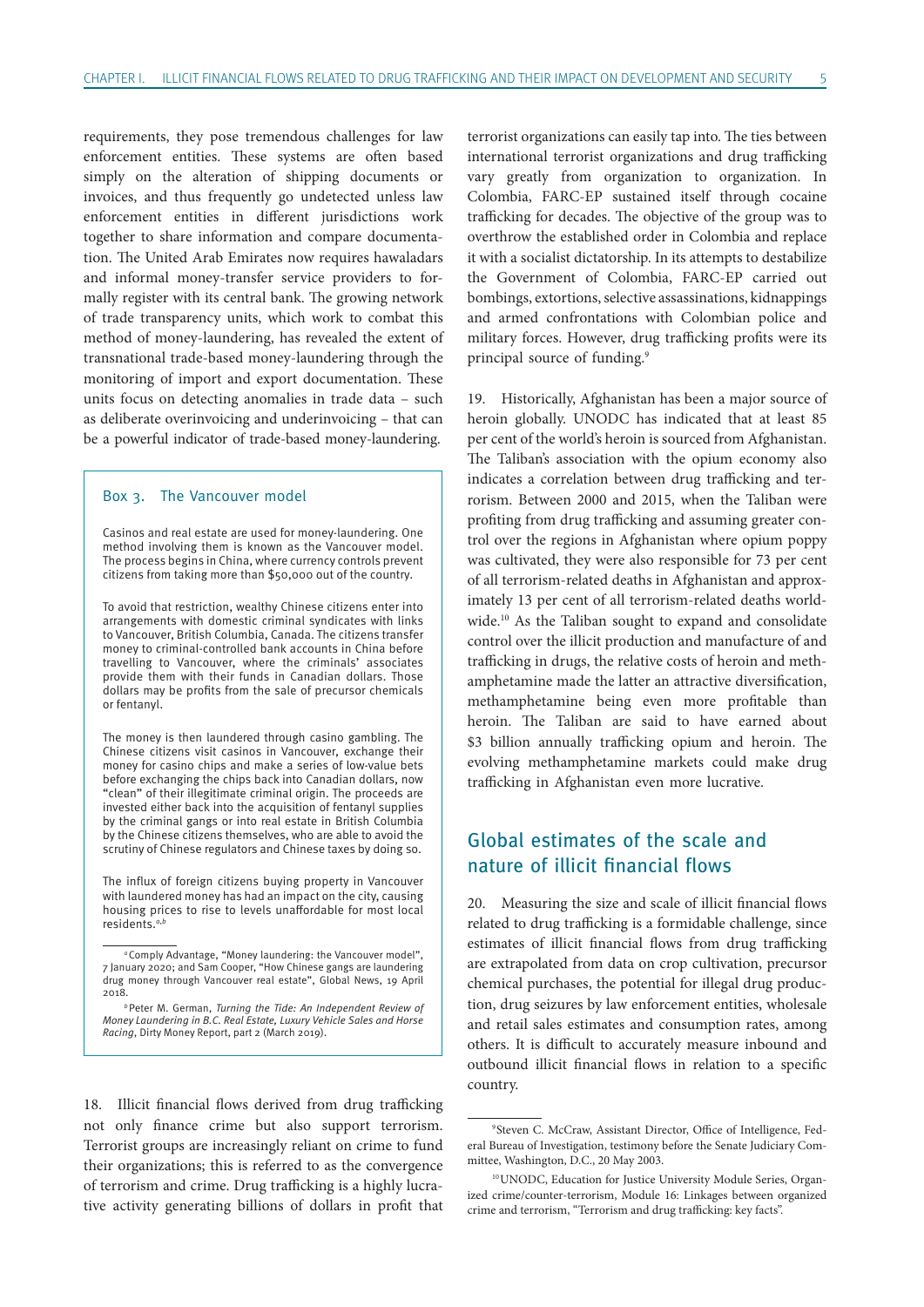21. In a 2011 report based on a meta-analysis of existing estimates, the United Nations considered that the amount available for laundering through the financial system was equivalent to 2.7 per cent (2.1–4.0 per cent) of global GDP, or \$1.6 trillion, in 2009. If only flows related to drug trafficking and other transnational organized criminal activities were considered, the related proceeds would have been equivalent to about \$650 billion per year in the first decade of the new millennium, equivalent to 1.5 per cent of global GDP, or \$870 billion, in 2009. Drugs accounted for some 20 per cent (17–25 per cent) of all crime proceeds, about half of transnational organized crime proceeds and 0.6–0.9 per cent of global GDP. The measurement method consisted of: *(a)* calculating the financial gains arising from transnational criminal activities at the various subregional levels; *(b)* estimating the amounts – arising from transnational criminal activities in the various subregions – that enter the financial system; and *(c)* estimating the amounts that cross borders for money-laundering purposes, reflecting the actual transnational illicit financial flows from the proceeds of transnational crime.<sup>11</sup>

22. In 2014, it was estimated that the global drug trafficking market was worth between \$426 billion and \$652 billion. This represents about one third of the total revenue of transnational crime, estimated to range between \$1.6 trillion and \$2.2 trillion per year.<sup>12</sup>

23. In the United States, spending on cannabis, cocaine, heroin and methamphetamine reached nearly \$150 billion in 2016, with a large proportion of spending coming from the small share of people who use drugs on a daily or near-daily basis. Researchers estimated that, between 2006 and 2016, the total amount of money spent on those four drugs fluctuated between \$120 billion and \$145 billion each year. By comparison, spending on alcohol in the United States was estimated to be \$158 billion in 2017.13

24. The size of the illegal opiate economy of Afghanistan is significant when compared with the size of its licit economy. The country is the world's leading producer of illicit opiates and is the source of more than 80 per cent of global illicit opium production. Despite falling by two thirds, from \$4.1 billion–\$6.6 billion in 2017 to

\$1.2 billion–\$2.2 billion in 2018, the illicit gross output of the Afghan opiate economy still accounted for 6–11 per cent of the country's GDP and exceeded the value of its officially recorded licit exports of goods and services.14

#### Illicit financial flows and corruption

25. Factors contributing to illicit financial flows and corruption include weak political will, ineffective institutions and deficient anti-money-laundering mechanisms. One action that Governments are taking to address the problem is asset recovery. To that end, consistent enforcement is required to support legislative and institutional reforms for addressing and preventing corruption. For example, in 2020, Kyrgyzstan passed an anti-corruption strategy for the period 2021–2024, which includes plans to improve the repatriation of stolen assets, and the Government of Mozambique adopted a new asset recovery bill as well as unique account numbers for individuals to use in banks nationwide. Also in 2020, Afghanistan issued regulations implementing asset forfeiture for corruption cases in the country's first such asset-recovery regulation and, in October of that year, officials in Afghanistan announced that they had prevented the illegal transfer of \$1.6 million over the preceding four months.<sup>15</sup>

#### Box 4. Lava Jato ("Car wash") investigation

The Lava Jato ("Car wash") investigation into corruption and money-laundering in Brazil began in 2014 and is perhaps the best-known case of grand corruption in the context of large, government-controlled companies and public works projects. What began as a money-laundering investigation unearthed corruption at the highest levels of the Government of Brazil and at companies, including State-owned firms, that had offered bribes in exchange for contracts in Brazil and abroad. According to the public prosecutor's office, by October 2018, the investigation had resulted in more than 200 convictions for crimes including corruption, abuse of the international financial system, drug trafficking and money-laundering. More than a dozen other corporations and multiple foreign leaders were also implicated. The investigation resulted in the return of about \$800 million to Brazil and sparked offshoot investigations around the world. $a$ 

<sup>a</sup> Amelia Cheatham, "Lava Jato: see how far Brazil's corruption probe reached", Council on Foreign Relations, 19 April 2021.

26. The main organized criminal activities in the European Union include cybercrime and trafficking in

<sup>11</sup>UNODC, *Estimating Illicit Financial Flows Resulting from Drug Trafficking and Other Transnational Organized Crimes*, Research report (Vienna, 2011).

<sup>12</sup>Channing May and Christine Clough, *Transnational Crime and the Developing World* (Washington, D.C., Global Financial Integrity, 2017).

<sup>13</sup>Gregory Midgette and others, *What America's Users Spend on Illegal Drugs, 2006–2016* (Santa Monica, California, RAND Corporation, 2017).

<sup>14</sup>*Report of the International Narcotics Control Board for 2020* (E/INCB/2020/1), para. 342.

<sup>&</sup>lt;sup>15</sup>United States, Department of State, Department of State, Bureau for International Narcotics and Law Enforcement Affairs, *International Narcotics Control Strategy Report*, vol. I, Drug and Chemical Control (March 2021).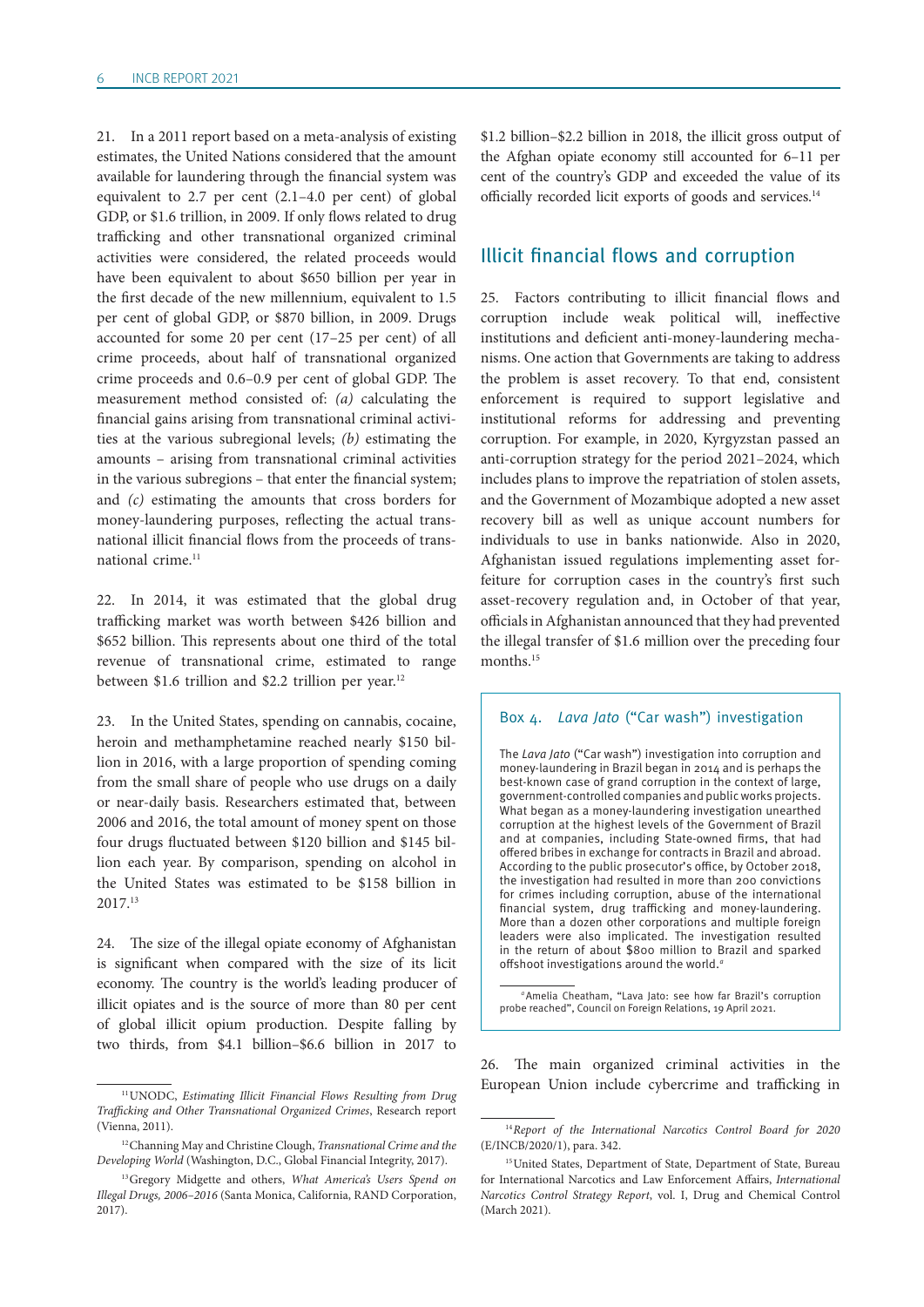drugs. The key characteristics of organized crime in the European Union include corruption, the infiltration and exploitation of legal business structures for all types of criminal activity and the existence of a parallel underground financial system that allows criminals to move and invest their profits. The expansion and evolution of serious and organized crime in the European Union and the potential long-term implications of the COVID-19 pandemic, which may create ideal conditions for crime to thrive in the future, are of concern. Criminal networks are seeking to exploit the unprecedented crisis faced by the European Union as a result of the pandemic by targeting citizens, businesses and public institutions alike. Organized criminal groups are professional and highly adaptable, as shown during the pandemic, and 70 per cent are active in more than three countries.16

27. INCB welcomes the launch of a series of studies on illicit financial flows and asset recovery by the United Nations Interregional Crime and Justice Research Institute.17 These studies, covering Armenia, Azerbaijan, Georgia, Libya, the Republic of Moldova, Tunisia and Ukraine, highlight key actions to be taken to address illicit financial flows, including sectors within the countries that should be prioritized for financial capture and types of crime that should be targeted. The need for effective and efficient seizure and confiscation of assets linked to corruption and organized crime is highlighted.

## Impact of illicit financial flows on the achievement of the Sustainable Development Goals

28. Illicit financial flows contribute to crime, corruption and distortions in the economy and represent a major disabler to sustainable development. They can have a direct impact on a country's ability to raise, retain and mobilize its own resources to finance sustainable development. A large number of Security Council resolutions contain references to forms of crime, and the Council has mandated a response to criminal flows and markets. Organized crime is increasingly undermining peace, security and development.

29. International commitments to curb trafficking in drugs and urgently address illicit financial flows have accelerated in recent years. The 1988 Convention expands upon the Single Convention on Narcotic Drugs of 1961

as amended by the 1972 Protocol and the Convention on Psychotropic Substances of 1971 in this regard. Article 3 of the 1988 Convention, on offences and sanctions, specifies that each party is to adopt such measures as may be necessary to establish as criminal offences under its domestic law, when committed intentionally, the production, manufacture, extraction, preparation, offering, offering for sale, distribution, sale, delivery on any terms whatsoever, brokerage, dispatch, dispatch in transit, transport, importation or exportation of any narcotic drug or any psychotropic substance. Article 5, on confiscation, addresses the proceeds from such offences and states that each party is to adopt such measures as may be necessary to enable confiscation of: *(a)* proceeds derived from offences established in accordance with article 3, paragraph 1, or property the value of which corresponds to that of such proceeds; and *(b)* narcotic drugs and psychotropic substances, materials and equipment or other instrumentalities used in or intended for use in any manner in offences established in accordance with article 3, paragraph 1. Also under article 5, each party is to adopt such measures as may be necessary to enable its competent authorities to identify, trace and freeze or seize proceeds, property, instrumentalities or any other things referred to in paragraph 1 of the same article, for the purpose of eventual confiscation. Bringing criminals, drug traffickers and their financiers to justice and forfeiting their assets are important objectives of the 1988 Convention, which serves as a framework for national laws around the world.

30. The Addis Ababa Action Agenda of the Third International Conference on Financing for Development provides a global financing framework to mobilize and deliver the resources, technology and partnerships needed for sustainable development. In it, Member States urge all countries to ratify and accede to the United Nations Convention against Corruption. They express support for the Stolen Asset Recovery (StAR) Initiative, undertake to combat money-laundering and the financing of terrorism and commit to ensuring effective implementation of the Organized Crime Convention. Similarly, the targets under Sustainable Development Goals 16 and 17 include promoting the rule of law at the national and international levels and ensuring equal access to justice for all; significantly reducing illicit financial and arms flows by 2030; substantially reducing corruption and bribery in all their forms; developing effective, accountable and transparent institutions at all levels; strengthening domestic resource mobilization, including through international support to developing countries; enhancing global macroeconomic stability; enhancing policy coherence for sustainable development; and respecting each other's policy space and leadership to establish and implement policies for poverty eradication and sustainable development.

<sup>16</sup>Europol, *Serious and Organised Crime Threat Assessment 2021*. 17Available at [www.unicri.it/publications.](http://www.unicri.it/publications)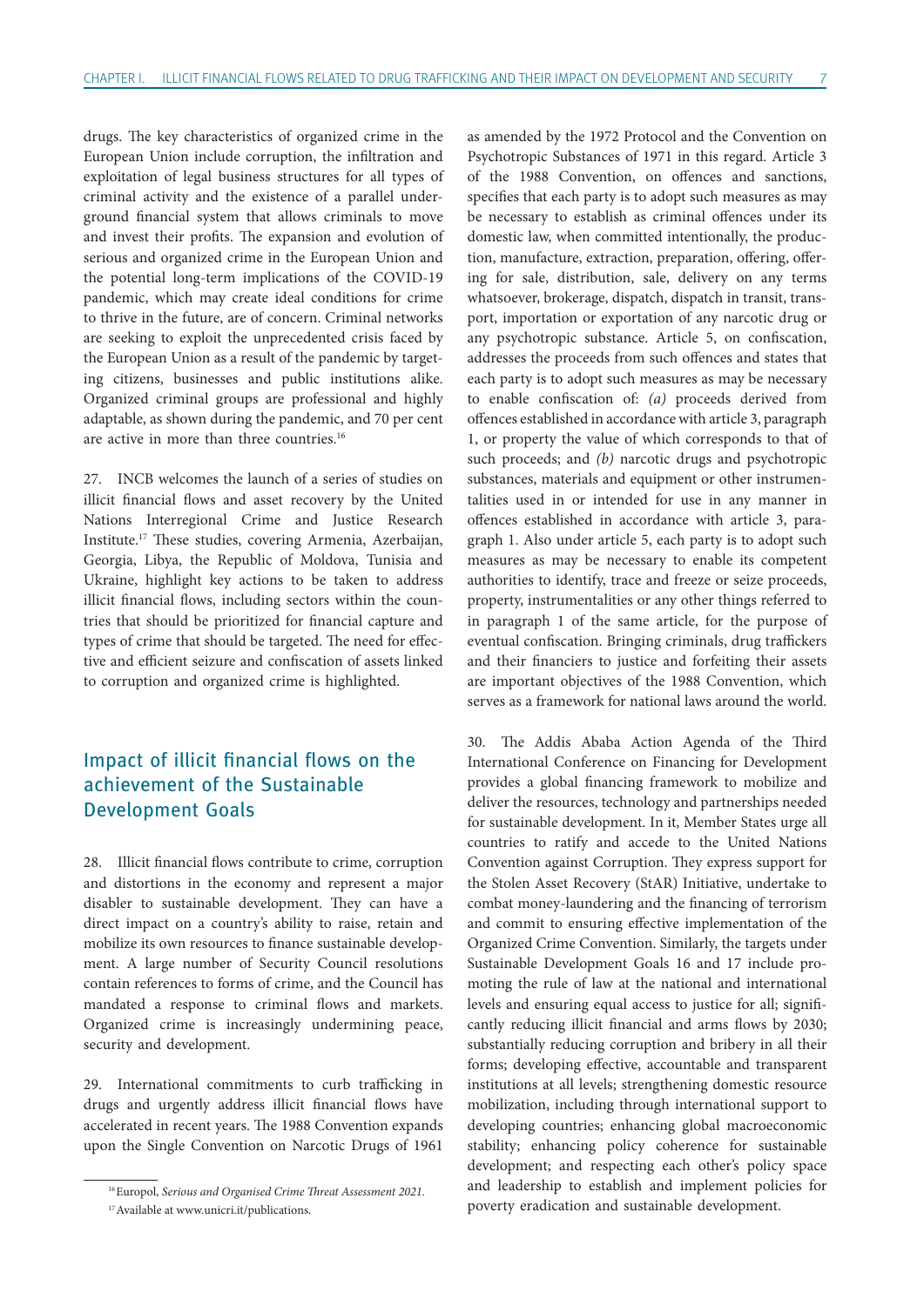31. Illicit financial flows have a detrimental impact on development, especially in Africa. They cost African States \$88.6 billion per year; this is roughly equivalent to 3.7 per cent of the continent's GDP.18 Curbing these illicit financial flows will enable African States to mobilize greater domestic resources. African countries, therefore, should prioritize addressing illicit financial flows to reclaim financial resources that will be essential to implement the Sustainable Development Goals moving forward and to address the health, social and economic impacts of the COVID-19 pandemic. In Africa, it is estimated that the post-pandemic recovery will cost over \$150 billion, in addition to an annual financial gap of \$200 billion to achieve the Sustainable Development Goals.19 Illicit financial flows and corruption undermine foreign direct investment and aid and threaten the continent's development. The outflows are nearly the same as the combined total annual inflows of official development assistance to Africa (\$48 billion) and foreign direct investment (\$54 billion).20 Illicit financial flows are thus draining away vital revenues from Africa, undermining stability and hindering progress towards achieving the Goals. They have negative implications for security, development and prosperity and therefore require more action to curb them and preserve economic resources for constructive purposes.

32. Developing countries are particularly vulnerable to illicit financial flows, which pose a huge challenge to political and economic security. Public priorities cannot be realized because of corruption, organized crime, illegal exploitation of natural resources, fraud in international trade and tax evasion. Strong international cooperation and concerted action by developed and developing countries, in partnership with the private sector and civil society, are therefore required.21 Illicit financial flows are also symptomatic of other issues, such as vested interests and weak transparency and accountability, that constrain poverty reduction and shared prosperity.

#### Impact of illicit financial flows on security and development

33. Illicit financial flows related to drug trafficking have a significant impact on security and economic

development because of the related violence and instability. While it is difficult to isolate and measure violence and instability directly related to trafficking in drugs, it is known that drug trafficking, as well as other crimes such as trafficking in persons and arms, engender violence because organized criminal groups use violence or the threat of violence to control their areas of operation and dominate rivals. Countries that suffer from high levels of crime and violence must devote significant resources to maintaining law and order and protecting their populations.

34. According to the Institute for Economics and Peace, in 2020, the world became less peaceful for the ninth time in the past 13 years, with the average level of country peacefulness deteriorating by 0.07 per cent over the year. The economic impact of violence to the global economy increased by 0.2 per cent in 2020, to \$14.96 trillion in purchasing power parity terms, equivalent to 11.6 per cent of global economic activity, or \$1,942 per person.<sup>22</sup> The Global Peace Index, used to make those calculations, assesses the state of peace across three domains: *(a)* societal safety and security; *(b)* ongoing domestic and international conflict; and *(c)* degree of militarization. Direct costs encompassed by the index include immediate consequences of violence such as medical costs for victims of violent crime, capital destruction from violence and costs associated with security and judicial systems. Indirect costs include longer-term costs such as decreased productivity resulting from physical and psychological effects and the impact on the societal perception of safety and security.

35. The composition of the economic cost of violence varies across countries and regions. For example, the economic cost of homicide, violent crime and suicide represents the highest proportion in Central America and the Caribbean and sub-Saharan Africa, at 41 and 35 per cent, respectively. The cost of armed conflict as a proportion of the economic cost of violence is highest in sub-Saharan Africa, at 18 per cent, South America, at 13 per cent, and Central America and the Caribbean, at 12 per cent. In the 10 countries with the highest economic cost of violence, the average economic impact was equivalent to 36 per cent of GDP. In comparison, in the countries least affected by violence, the average economic cost was just under 4 per cent of GDP. The largest relative or proportional economic cost of violence was incurred in the Syrian Arab Republic, South Sudan, Afghanistan and the Central African Republic (82, 42, 40 and 37 per cent of GDP, respectively). Another measure is provided by the

<sup>18</sup>UNCTAD, *Tackling Illicit Financial Flows for Sustainable Development in Africa: Economic Development in Africa – Report 2020* (United Nations publication, 2020).

<sup>19</sup>Gilles Carbonnier, "Curbing illicit financial flows to pay for sustainable development and COVID-19 recovery", *Georgetown University Journal of International Affairs*, 2 March 2021.

<sup>20</sup>UNCTAD, *Tackling Illicit Financial Flows for Sustainable Development in Africa*.

<sup>21</sup>World Bank, "Illicit financial flows (IFFs)".

<sup>22</sup> Institute for Economics and Peace, *Global Peace Index 2021: Measuring Peace in a Complex World* (Sydney, June 2021).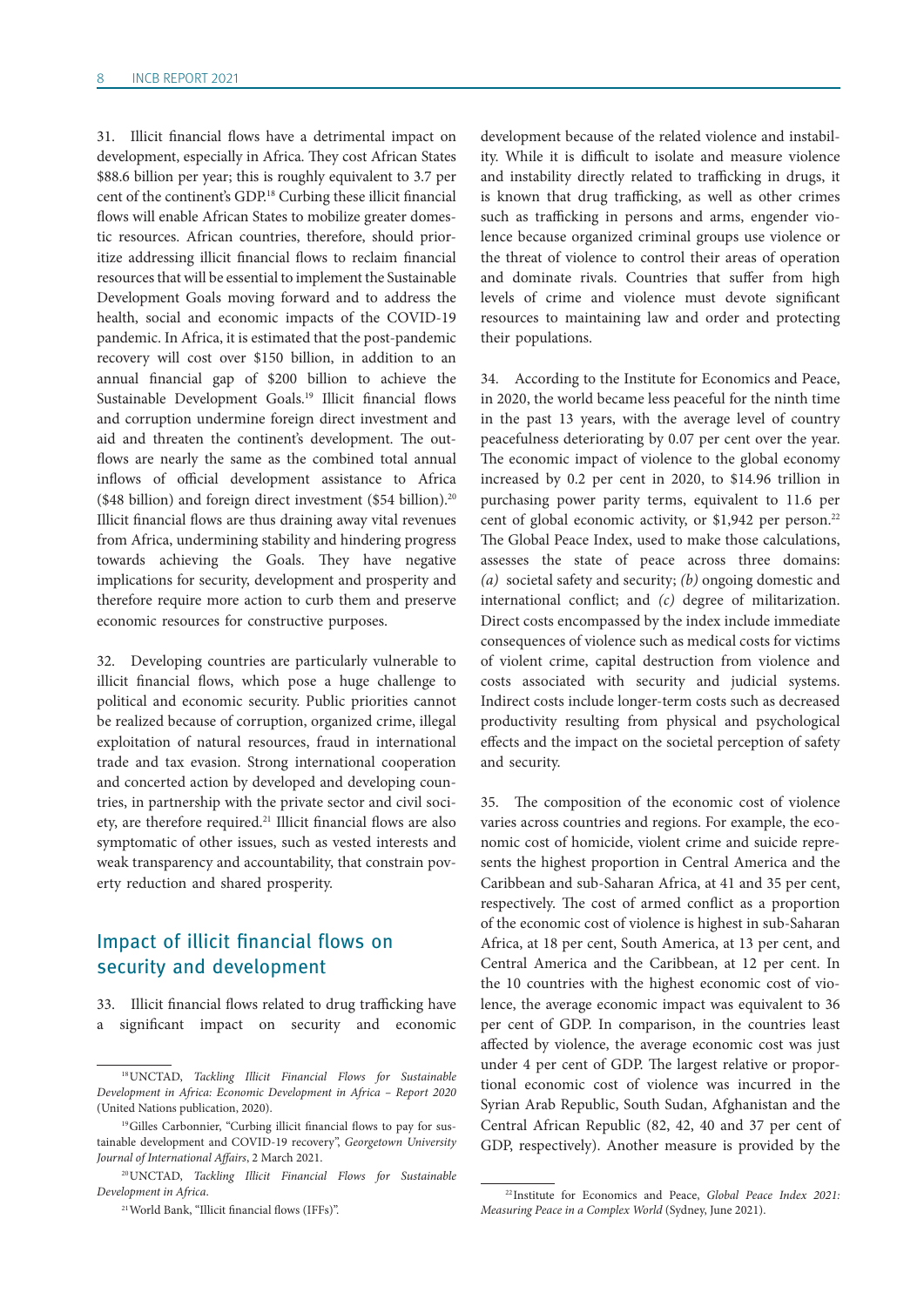Lloyd's Register Foundation World Risk Poll, which reflects perceptions of risk and violence in 145 countries. The poll identified that violence was specified as the biggest risk to daily safety in nearly one third of countries, and was the second most-cited risk globally, after road accidents. Globally, over 60 per cent of people are at least somewhat worried about being seriously harmed as a result of violent crime.<sup>23</sup>

36. For decades, Colombia has experienced high levels of violence and citizen insecurity owing to internal armed conflict and narco-insurgency. Colombian organized criminal groups, such as drug trafficking mafias and paramilitary groups, are well armed and dangerous. The country suffers not only from a civil conflict but also from high levels of crime, forced displacement, kidnapping, illicit mining and drug trafficking. The economic impact of conflict, terrorism, homicides and sexual assaults in Colombia was over \$275 billion, 34 per cent of the country's GDP, in 2017. This figure also takes into account the costs of containing violence as well as the consequences of violence on the economy. Colombia was ranked 10th (out of 11 countries) in South America and 144th overall on the 2021 Global Peace Index. The country recorded a deterioration in its overall score as a result of increases in violent demonstrations and political terror. Deaths from internal conflict have also increased in recent years.<sup>24</sup>

37. To bring peace to his country, the President of Colombia, Juan Manuel Santos, brokered a peace accord with FARC-EP, for which he won the Nobel Peace Prize in 2016. He instituted the Borders for Prosperity Plan to fight poverty and combat violence from illegal armed groups along the borders of Colombia through social and economic development, through which as much as \$32 million was spent on infrastructure, education, agricultural development and governance by 2014.<sup>25</sup> Colombia and many other countries are spending a large percentage of valuable resources on containing and preventing violence and promoting security and economic development. The less money that countries need to spend on responding to homicides, violent crimes and armed conflict, the more money they have for health, business, education and infrastructure.

38. The illicit economy in the Bolivarian Republic of Venezuela is directly affecting the security and development of the country and it is estimated that 90 per cent

of the country's population now live in poverty.<sup>26</sup> This crisis is, in part, fuelled by global cocaine production reaching record levels, with the Bolivarian Republic of Venezuela becoming an increasingly important strategic point for international cocaine trafficking.

39. The civil war in the Syrian Arab Republic has had detrimental effects on security and development, and trafficking in cannabis resin and the ATS sold as "captagon" has become increasingly important to the illicit economy in the country. While "captagon", for which Lebanon and the Syrian Arab Republic are reported as being source countries, was previously reported to be trafficked mainly to Middle Eastern markets, "captagon" tablets were seized in Austria, Italy and Malaysia in 2020 and 2021, potentially indicating new markets and trafficking routes. A large seizure made in Malaysia in March 2021 of "captagon" tablets containing amphetamine concealed in shipping containers arriving from the Middle East was estimated to have a value of \$1.26 billion.

40. Libya is a fragile State experiencing high levels of violence, criminality and corruption owing to its prevalent illicit economy. From the late 1990s, Libya had been a transit zone and small market for drugs in North Africa. The 2011 uprising upended the controlled disorder of that economy and made trafficking and smuggling more decentralized, significantly increasing the flow of illicit drugs and leading to a proliferation of local drug markets. Drug trafficking overlaps and intertwines with almost all other flows in the country's complex illicit economy, and drug trafficking and consumption fuel and feed off violence. While the international community has been focused primarily on the smuggling of migrants and fuel, drug trafficking has remained hugely profitable and is a top-tier element of the criminal economy of Libya. Blocks of cannabis resin from Morocco, transiting Libya to Egypt and onward to Europe through the Balkans, are the steadiest traffic in Libya. In addition, cocaine from South America headed to Europe and "ecstasy" and ATS are trafficked through the country. Moreover, trafficking in pharmaceutical drugs, especially tramadol, a potentially habit-forming opioid painkiller that is not under international control, has grown significantly. Overlaps between trafficking in drugs and smuggling of migrants flows are evident. Pharmaceutical drugs and small consignments of cannabis are often packed alongside migrants in cars and trucks. Migrants also occasionally traffic small amounts of cocaine or other drugs to pay for their journey.<sup>27</sup>

<sup>23</sup> Ibid.

 $24$  Ibid.

<sup>&</sup>lt;sup>25</sup> Colombia, Ministry of Foreign Affairs, "Borders for Prosperity Plan". Available at [www.cancilleria.gov.co/node/1294](http://www.cancilleria.gov.co/node/1294).

<sup>26</sup>Brooke Fowler, "Top 10 facts about poverty in Venezuela", Borgen Project, 7 September 2018.

<sup>&</sup>lt;sup>27</sup>Fiona Mangan, "Illicit drug trafficking and use in Libya: highs and lows", Peaceworks, No. 161 (Washington, D.C., United States Institute of Peace, 2020).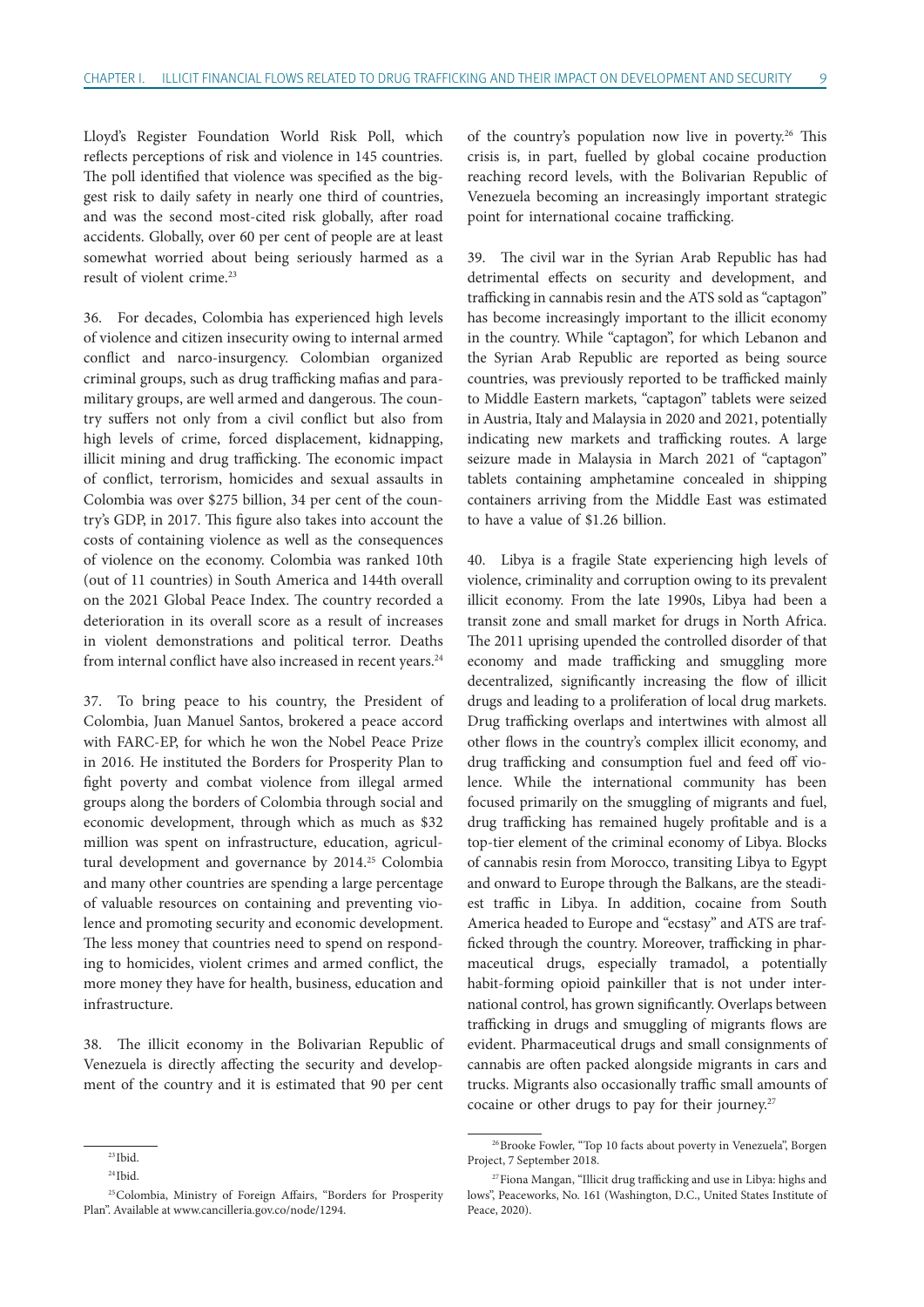41. With respect to security, trafficking in weapons is omnipresent and influences all other illicit flows in and through Libya, and the injection of arms has transformed smuggling and trafficking in the country. Trafficking, smuggling and drug use have had a particularly detrimental impact on the judicial and security sector in Libya. The significant financial flows obtained through trafficking and smuggling have empowered militia groups and diminished reform efforts and strategies for addressing related criminal dynamics. Once revolutionary armed groups became integrated into the State security architecture, brigades across the country's towns and cities jockeyed for control over key security functions and trafficking routes. Increased drug-related crime and insecurity have been reported by police, militia security providers, prosecutors and judges. In addition, the continuing security vacuum and widespread weapons ownership have contributed to an upsurge in criminality and violence in the country.28

#### National responses to addressing illicit financial flows

42. Over the past two decades, countries have recognized the threat posed by illicit financial flows to their security and economic development and have taken action to improve their legal frameworks to combat money-laundering and the financing of terrorism. After the terrorist attacks in New York on 11 September 2001, nations enhanced their regimes to combat moneylaundering and the financing of terrorism. Increased oversight and regulation of the formal banking system has required close partnership with the private sector to safeguard the international financial system. Nations have built significant capacity in their financial intelligence units and law enforcement agencies to detect and investigate suspicious transactions to counter moneylaundering, financing of terrorism and other illicit financial flows. Similarly, judicial systems have devoted more resources to training prosecutors and judges regarding financial crimes that involve illicit financial flows. However, as money-laundering, tax evasion and corruption evolve, countries must adapt and respond to new manifestations of those flows.

43. For example, the United Kingdom of Great Britain and Northern Ireland created the National Economic Crime Centre, which brings together law enforcement and justice agencies, government departments, regulatory bodies and the private sector with the shared objective of addressing serious organized economic crime, protecting the public and safeguarding the prosperity and reputation of the country as a financial centre. The UK Financial Intelligence Unit is responsible for receiving, analysing and disseminating financial intelligence gathered from suspicious activity reports, which are a critical intelligence resource for tackling money-laundering, terrorism, serious and organized crime, corruption and fraud. The Joint Financial Analysis Centre, hosted by the National Crime Agency, brings together officers, analytical capability, skills and intelligence from the National Crime Agency, Her Majesty's Revenue and Customs, the Financial Conduct Authority and the Serious Fraud Office. It was initially established in response to the Panama Papers leak; however, it has developed into a collaborative unit for wider financial analysis.29

44. Morocco has made progress in combating transnational organized crime and money-laundering in recent years. The country's geographical location as a gateway between Europe and Africa makes it a conduit for smuggling, trafficking in drugs and in persons, moneylaundering and clandestine migration. A new law combats trafficking in persons and money-laundering by broadly defining trafficking to include anyone who gives or receives payments or benefits related to trafficking and imposing heavy sentences on offenders. Trafficking in Moroccan-produced cannabis (especially cannabis resin) and, increasingly, trafficking in cocaine from Latin America to Europe via Morocco, generate significant illicit profits. Real estate, jewellery and vehicles are purchased to launder the proceeds of such drug trafficking. Money-transfer services present a vulnerability owing to the volume of funds remitted. Annual remittance transfers rose to \$6.7 billion in 2019, accounting for 5.6 per cent of GDP. The majority of transfers originate in Europe.30

45. Morocco has been strengthening its anti-moneylaundering regime through coordination and capacitybuilding. The country has key laws and regulations in place, including compliance programmes and suspicious transaction report procedures, and in 2019 brought its politically exposed persons requirements into line with international standards. In 2019, Morocco adopted a national risk assessment and institutionalized a national committee to coordinate the country's anti-money-

<sup>29</sup>United Kingdom, National Crime Agency, Money laundering and illicit finance, "The threat from money laundering". Available at [www.nationalcrimeagency.gov.uk](http://www.nationalcrimeagency.gov.uk).

<sup>30</sup>United States, Department of State, Bureau for International Narcotics and Law Enforcement Affairs, *International Narcotics Control Strategy Report*, vol. II, *Money Laundering* (March 2021); and Middle East and North Africa Financial Action Task Force, *Anti*-*Money Laundering and Counter*-*Terrorist Financing Measures: Kingdom of Morocco – Mutual Evaluation Report* (Manama, 2019).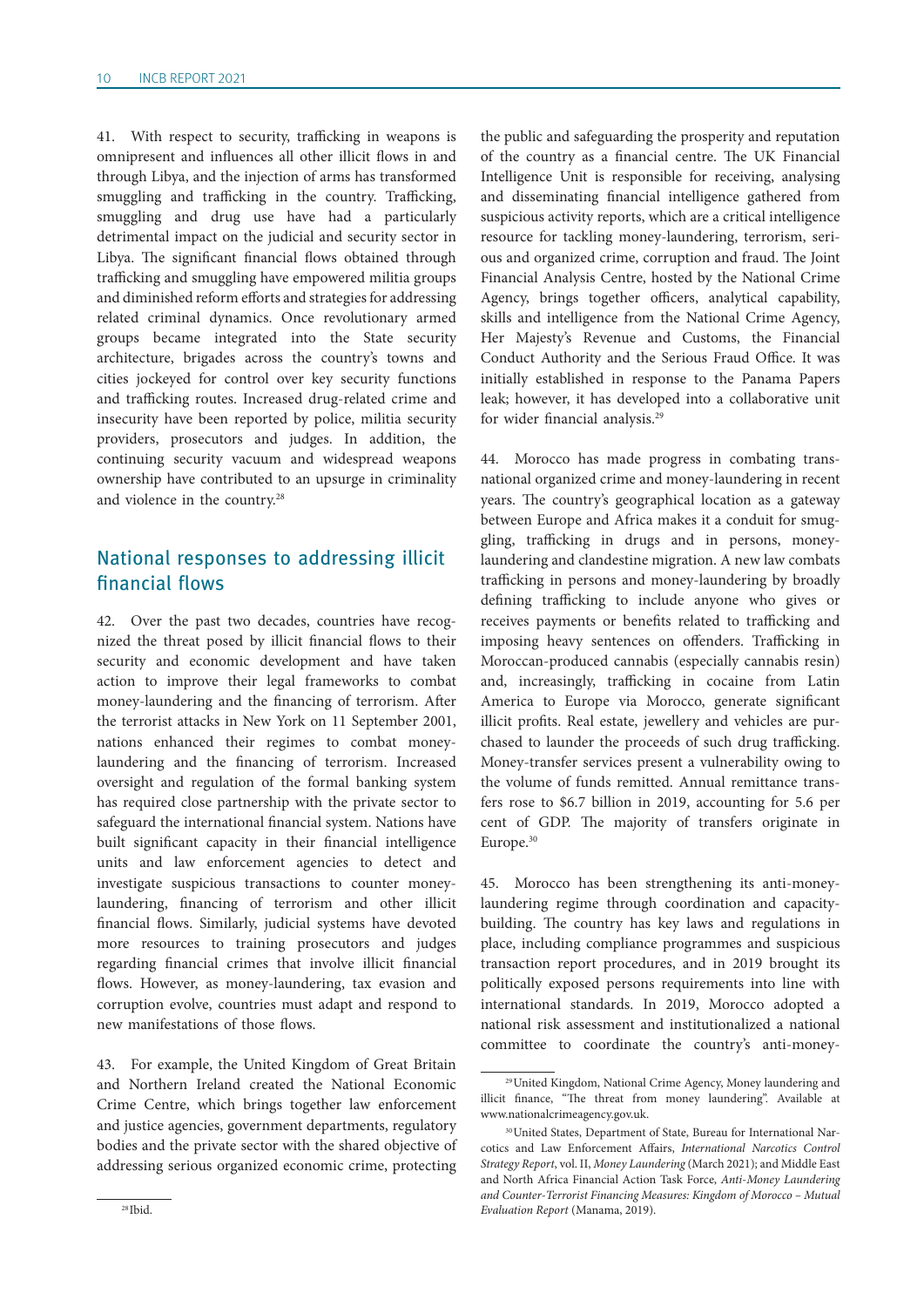laundering strategy. Morocco has also increased the number of law enforcement assets dedicated to moneylaundering investigations, resulting in an increase in criminal cases involving money-laundering, from 30 in 2019 to 193 in 2020. There were only 8 convictions for money-laundering in the 10 years leading up to 2018, compared with 62 in 2019 and 2020, combined. Morocco continues to work closely with international partners and the Government has implemented applicable multilateral agreements and voluntarily initiated exchanges with private-sector partners to address key vulnerabilities.<sup>31</sup>

46. Anonymous shell companies concealing beneficial ownership have been critical enablers of illicit financial flows, money-laundering and tax evasion around the world. In 2020, the United States Congress passed the Corporate Transparency Act. The Act requires all United States businesses to file beneficial ownership information with the Financial Crimes Enforcement Network and is designed to counter the use of anonymous shell companies by drug traffickers, organized criminal groups, corrupt officials and some regimes to launder money, evade sanctions and hide and move corrupt proceeds and other illicit assets. It represents the first significant update to the country's anti-money-laundering laws in 20 years and requires the establishment of new federal beneficial ownership reporting requirements for certain entities, including foreign entities that operate in the United States, and the maintenance by the Financial Crimes Enforcement Network of a federal database for the beneficial ownership information collected.32 The legislation will also help to regulate international business companies, which can be purchased over the Internet and provide anonymity to owners.33

47. Other measures taken in 2020 with a view to increasing transparency and combating illicit financial flows include the following: *(a)* in the Bahamas, the Attorney General's Office and the Financial Intelligence Unit implemented a secure search system for accessing online information on the beneficial ownership of legal entities registered in the country; *(b)* Belize enacted legislation to give effect to tax transparency obligations; *(c)* the names of subscribers, registered offices, year-end share capital and the nature of business of companies in

the Cayman Islands must be made publicly available; *(d)* all corporate and other legal entities in the Netherlands are required to list their ultimate beneficial owners in a transparent register; and *(e)* the United Arab Emirates Council of Ministers issued a resolution requiring declaration of beneficial ownership, shareholder disclosure and timely updating of ownership information.<sup>34</sup>

48. Beneficial ownership registers have been developed to provide competent authorities with reliable information on the ultimate beneficial owners of companies or trusts. The concept is, however, proving difficult to implement, with few results being achieved. The majority of existing beneficial ownership registers are either mostly or completely ineffective at providing reliable information to the competent authorities on the ultimate beneficial owners of companies or trusts incorporated in the jurisdiction.<sup>35</sup>

### International efforts against illicit financial flows

49. There are both treaties and international bodies aimed at curbing international financial flows. For example, the Financial Action Task Force serves as the global money-laundering and financing of terrorism watchdog. It is an intergovernmental body that sets international standards aimed at preventing those illegal activities and the harm they cause to society. It was created by the leaders of the Group of Seven countries in 1989 in order to address the threat posed by money-laundering to the international financial system. It developed the International Standards on Combating Money Laundering and the Financing of Terrorism and Proliferation to ensure a coordinated global response to prevent organized crime, corruption and terrorism. The Financial Action Task Force reviews money-laundering and financing of terrorism techniques in order to address new risks, such as virtual assets, which have spread as cryptocurrencies have gained in popularity. Its work is complemented by regional bodies, which serve as regional centres for matters related to countering moneylaundering and the financing of terrorism. Their primary purpose is to promote the implementation of comprehensive regimes to counter money-laundering and the financing of terrorism and implement the International Standards in their member jurisdictions.

<sup>&</sup>lt;sup>31</sup>United States, Department of State, Bureau for International Narcotics and Law Enforcement Affairs, *International Narcotics Control Strategy Report*, vol. II.

<sup>32</sup>Lewis Zirogiannis and others, "What you need to know about the Corporate Transparency Act", *The National Law Review*, vol. XI, No. 12 (January 2021).

<sup>33</sup>United States, Department of State, Bureau for International Narcotics and Law Enforcement Affairs, International Narcotics Control Strategy Report, vol. II.

<sup>34</sup> Ibid.

<sup>&</sup>lt;sup>35</sup>Basel Institute on Governance, "Beneficial ownership transparency is a pillar of anti-money laundering systems – so it needs to stand up. Insights from the Basel AML Index 2021", 20 September 2021.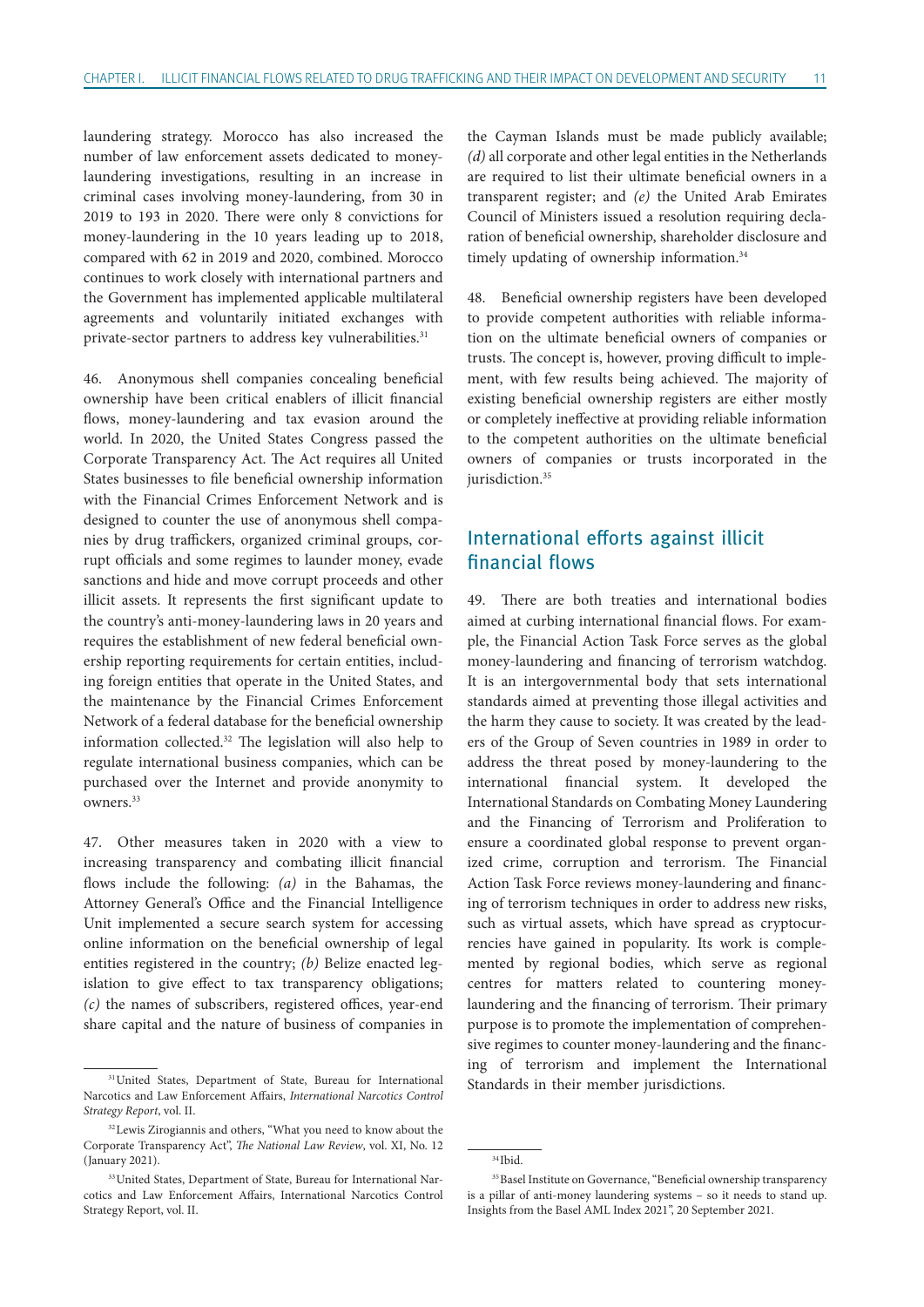50. The Egmont Group of Financial Intelligence Units is the international standard-setter for financial intelligence units, which are central national agencies responsible for receiving, requesting, analysing and/or disseminating disclosures of financial information to the competent authorities, primarily concerning suspected proceeds of crime and potential financing of terrorism. Their mandates come from national legislation or regulation and they are usually located in a country's central bank or ministry of finance. The Egmont Group was created with the goal of serving as a centre to overcome the obstacles preventing cross-border information-sharing between financial intelligence units.

51. The key United Nations instruments that establish legal obligations in the field of illicit financial flows are as follows:

*(a)* United Nations Convention against Illicit Traffic in Narcotic Drugs and Psychotropic Substances of 1988, which includes provisions on money-laundering and international cooperation, in particular, article 3, paragraph 1 *(b)*;

*(b)* United Nations Convention against Transnational Organized Crime, which requires parties to criminalize money-laundering and includes frameworks for extradition, mutual legal assistance and law enforcement cooperation;

*(c)* International Convention for the Suppression of the Financing of Terrorism, which requires States to criminalize the financing of terrorism and adopt powers to freeze and seize funds intended for terrorist activities;

*(d)* United Nations Convention against Corruption, which requires parties to take measures to prevent and criminalize corruption and provide international cooperation, including in asset recovery in relation to corruption cases.

52. As new financial services that make use of advanced information and communications technologies grow quickly worldwide, the threat of illicit financial flows continues to grow exponentially, compromising the integrity of financial system information and impeding the ability of financial institutions to monitor and assess the risk of processing online transactions related to trafficking in potentially dangerous substances. Through various measures, including the convening of global stakeholder

consultations, the INCB GRIDS Programme has raised awareness among Governments and their private-sector partners in the financial service industry about the potential generation of illicit financial flows through the manufacture of and trade in dangerous substances (mainly non-medical synthetic opioids, NPS and related precursors). The Programme has also encouraged and supported voluntary cooperation efforts between Governments and financial-service providers, such as money- or valuetransfer service providers, including hawala and similar service providers and virtual asset service providers, all of which are concerned about their services potentially being exploited by those trafficking in dangerous substances. Furthermore, the Programme provides timely assistance to support investigations by government authorities, at their request. Through these actions, the GRIDS Programme facilitates the implementation by Governments of their commitments contained in the outcome document of the thirtieth special session of the General Assembly, entitled "Our joint commitment to effectively addressing and countering the world drug problem".

## Challenges for the international community and recommendations to address illicit financial flows related to drug trafficking

53. Illicit financial flows related to crimes such as drug trafficking undermine the global financial system and threaten political, economic and social stability and security around the world. Illicit financial flows also promote bribery and corruption, finance insurgency and, in some cases, terrorist activities. They also destabilize and deter legitimate enterprise, foreign investment and development. Money-launderers and terrorist financiers exploit loopholes in and differences among national systems for countering money-laundering and the financing of terrorism and move their funds to or through jurisdictions with weaker or ineffective legal and institutional frameworks. Therefore, the international community must work together to reduce illicit financial flows by detecting, monitoring, seizing, repatriating and preventing them. Those engaged in illicit financial flows contribute to crime, violence, instability, corruption and inequality. Since illicit financial flows know no borders or nationality, all countries must do their part to address them.